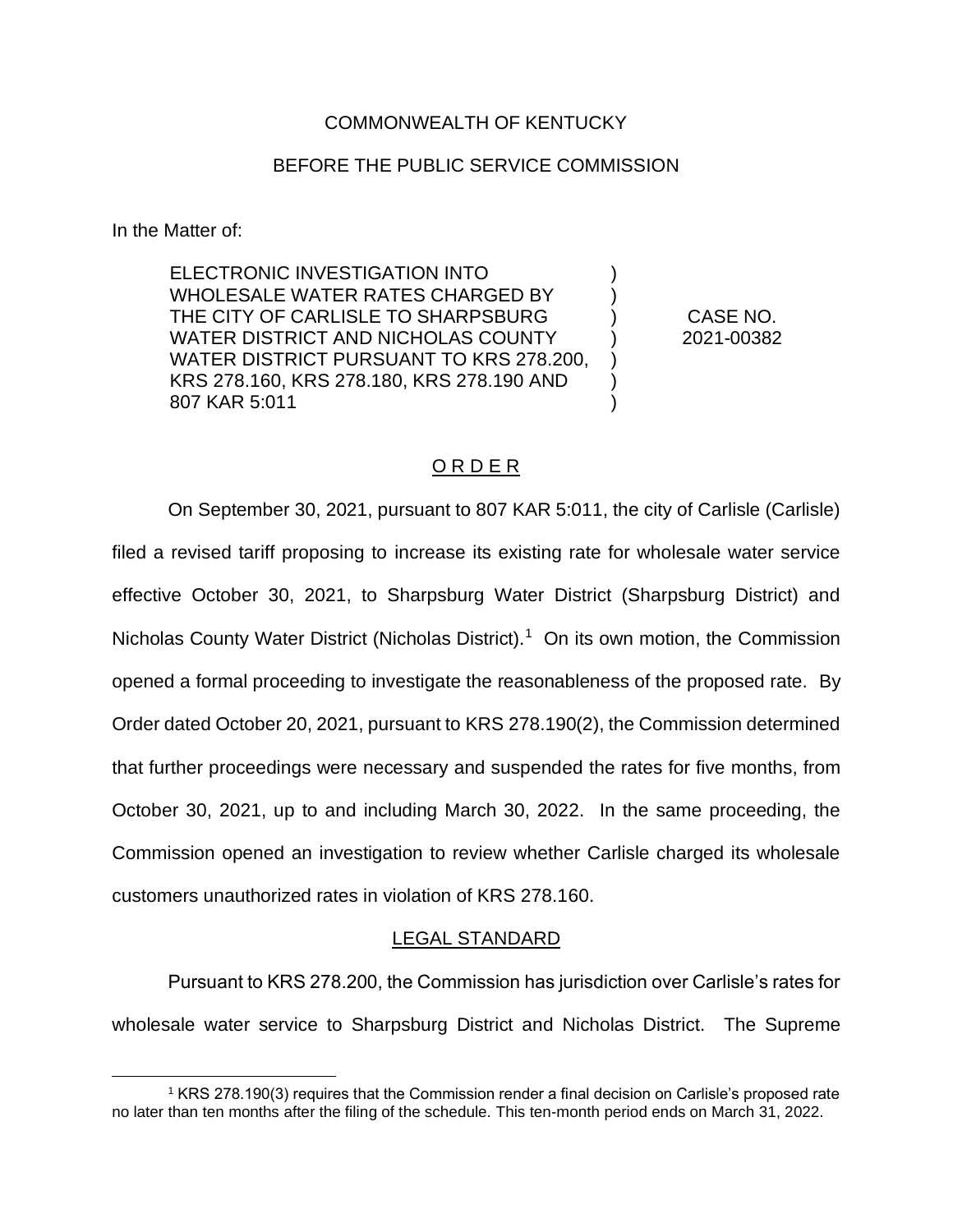Court's decision in *Simpson County Water District v. the City of Franklin*<sup>2</sup> specifically stated that "where contracts have been executed between a utility and a city, KRS 278.200 is applicable and requires that by so contracting the City relinquishes the exemption and is rendered subject to the PSC rates and service regulation."<sup>3</sup> Subsequently the Commission entered an order requiring that "each municipal utility providing wholesale utility services to a public utility shall submit to the Commission a copy of its contract...".<sup>4</sup> Following the Court's decision in Simpson County, the Commission has allowed city-owned utilities to file rate adjustments by a tariff filing, and if a hearing is requested and the Commission suspends the proposed rate, the requirements and procedures set forth in KRS Chapter 278, and the Commission's regulations, apply equally to filings by a city-owned utility or a jurisdictional utility.<sup>5</sup> This case presents the issue of whether Carlisle's proposed rate increase is fair, just, and reasonable based upon the evidentiary record.

Carlisle's wholesale water rate is subject to KRS 278.160 which requires rates to be filed with the Commission, and that no person shall be charged more or less than those filed rates. KRS 278.260 further provides that the Commission, on its own motion, may investigate whether "any regulation, measurement, practice or act affecting or relating to the service of the utility or any service in connection therewith is unreasonable."

<sup>2</sup> *Simpson County Water District v. City of Franklin*, 872 S.W.2d 460, 463 (Ky. 1994).

<sup>3</sup> *Simpson County Water District v. City of Franklin*, 872 S.W.2d 460, 463 (Ky. 1994)

<sup>4</sup> Administrative Case No. 351 *Submission of Contracts and Rates of Municipal Utilities Providing Wholesale Utility Service to Public Utilities* (Ky. PSC Sept. 10, 1994)

<sup>5</sup> *Simpson County Water District v. City of Franklin*, 872 S.W.2d 460, 463 (Ky. 1994); City of Danville v. Public Service Comm'n, et al., Civil Action No. 15-CI-00989, Opinion and Order (Franklin Circuit Court Division II, June 14, 2016).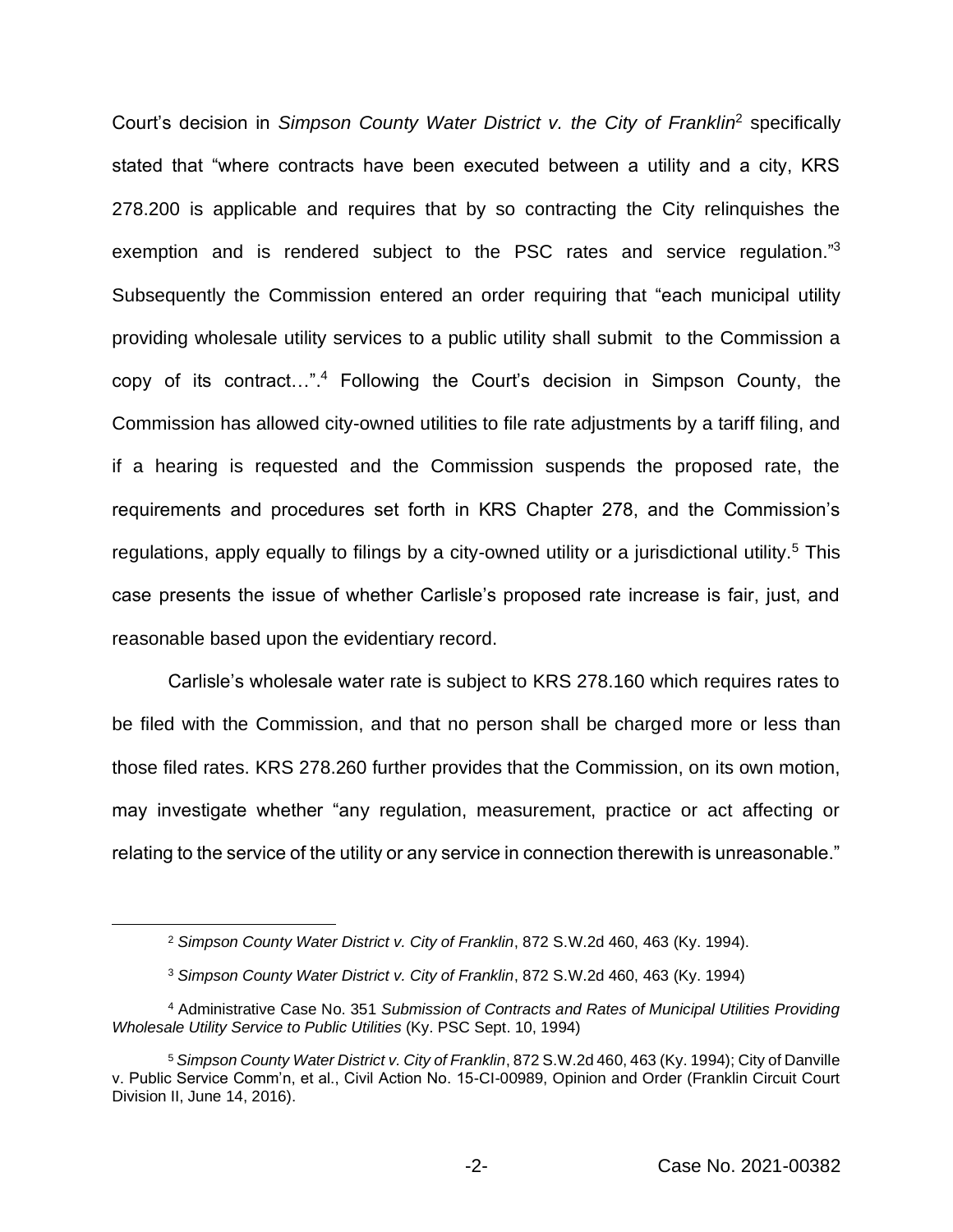In addition to suspending the proposed tariff for investigation, the Commission opened an investigation to determine if Carlisle engaged in unreasonable conduct related to its wholesale contracts with Nicholas District and Sharpsburg District.

#### **DISCUSSION**

Commission Staff issued three rounds of information requests to Carlisle. The first requests were entered October 25, 2021, and Carlisle filed responses on January 18, 2022, more than two months past the November 9, 2021, response due date. Commission Staff entered information requests on January 6, 2022, after a hearing was held in this matter, and partial responses were filed by Carlisle on January 24, 2022. After still not receiving full responses, Commission Staff entered the third round of information requests on January 31, 2022, with responses due on February 28, 2022. An informal conference was held on March 16, 2022, so Commission Staff could assist Carlisle in identifying the necessary information for the Commission to review the proposed rates that Carlisle had failed to provide. Carlisle provided responses to the requests for information on March 16 and March 17, 2022.

The Commission reviewed this information and compared its evaluation with that of the rates proposed by Carlisle. On March 29, 2022, the Commission issued an Order in this proceeding approving Carlisle's proposed rates and holding this case open to address the investigation into Carlisle's alleged unauthorized charges to Sharpsburg District and Nicholas District.

A hearing was held on April 14, 2022, in which evidence was taken regarding the alleged unauthorized charges. At the beginning of the April 14, 2022, hearing, Carlisle's counsel stipulated that Carlisle overcharged Nicholas District and Sharpsburg District,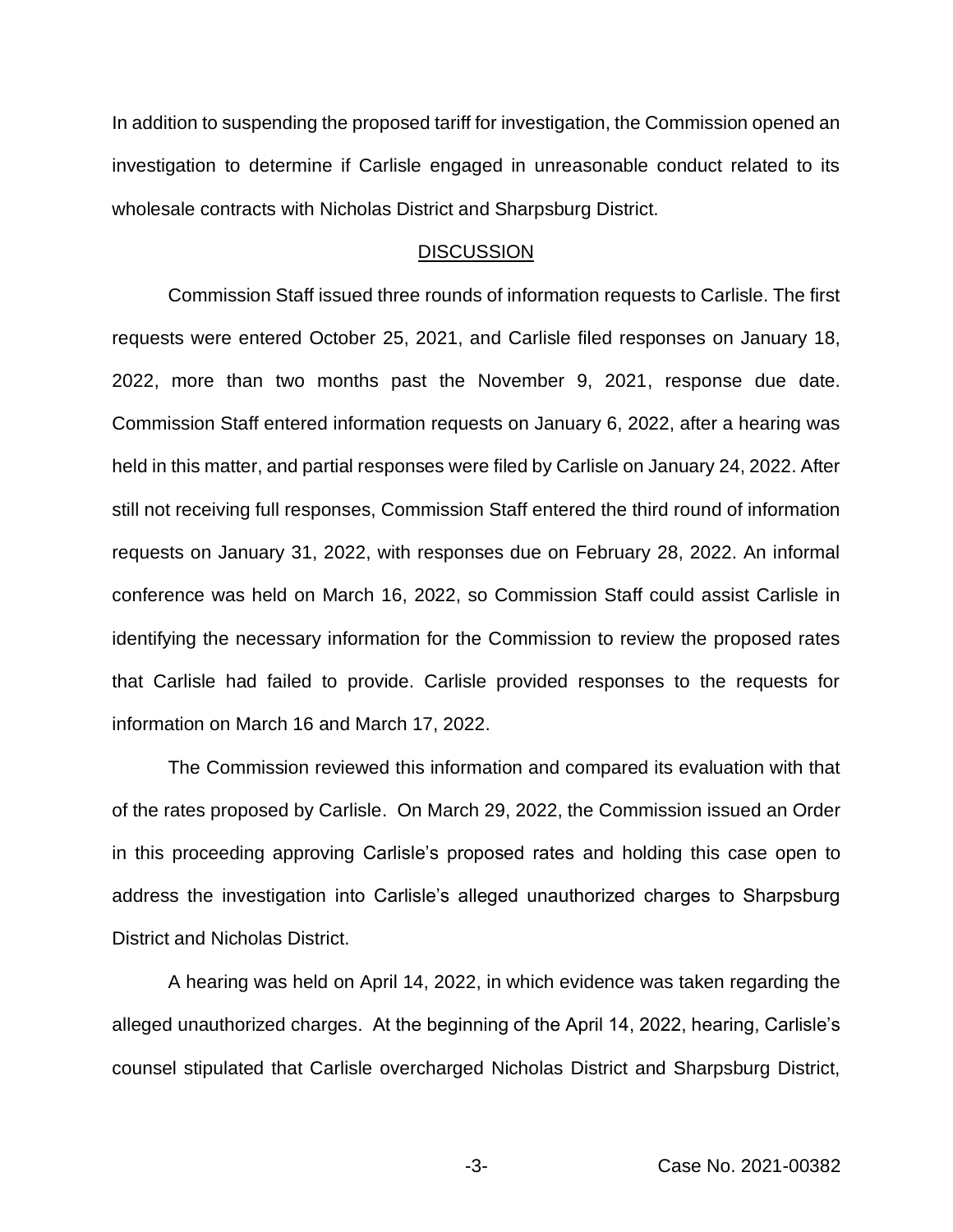and that Carlisle will credit those overcharges back over six billing periods unless the amount was small, in which case it may be able to credit the overcharge back in one billing period.<sup>6</sup> The Commission issued additional requests for information to the parties in this proceeding on April 18, 2022, with responses due May 6, 2022. Sharpsburg District responded on April 21, 2022, Nicholas District responded on May 5, 2022, and Carlisle responded on May 9, 2022.

Upon review of the responses, the Commission made the following determinations. On March 18, 2019, Carlisle filed a tariff with an effective date of July 1, 2003, with the Commission reflecting the following wholesale water rates to both Nicholas District and Sharpsburg District:

| First 1,000 gallons | \$11.21 Minimum Bill   |
|---------------------|------------------------|
| Next 4,000 gallons  | 3.82 per 1,000 gallons |
| Next 5,000 gallons  | 2.95 per 1,000 gallons |
| Next 5,000 gallons  | 2.05 per 1,000 gallons |
| Next 10,000 gallons | 1.90 per 1,000 gallons |
| Next 25,000 gallons | 1.58 per 1,000 gallons |
| Over 50,000 gallons | 1.52 per 1,000 gallons |

Beginning in July 2020, Carlisle raised its rates to both Nicholas District and Sharpsburg District pursuant to Carlisle Ordinance 6-2000, which stated that the water rates shall be increased annually, at the start of a fiscal year, based on the change in the Consumer Price Index from the previous year. However, Carlisle did not file a revised tariff with the Commission reflecting the increased rates or request approval of the revised rate. The following rate schedule was provided by Carlisle to Sharpsburg District after Sharpsburg District inquired about the increased rate<sup>7</sup>:

<sup>6</sup> Hearing Video Transcript (HVT) of the April 14, 2022 Hearing at 9:26:34–9:27:50.

<sup>7</sup> Direct Testimony of Gayle Haney, Exhibit D, unnumbered page 2 (filed Dec. 1, 2021).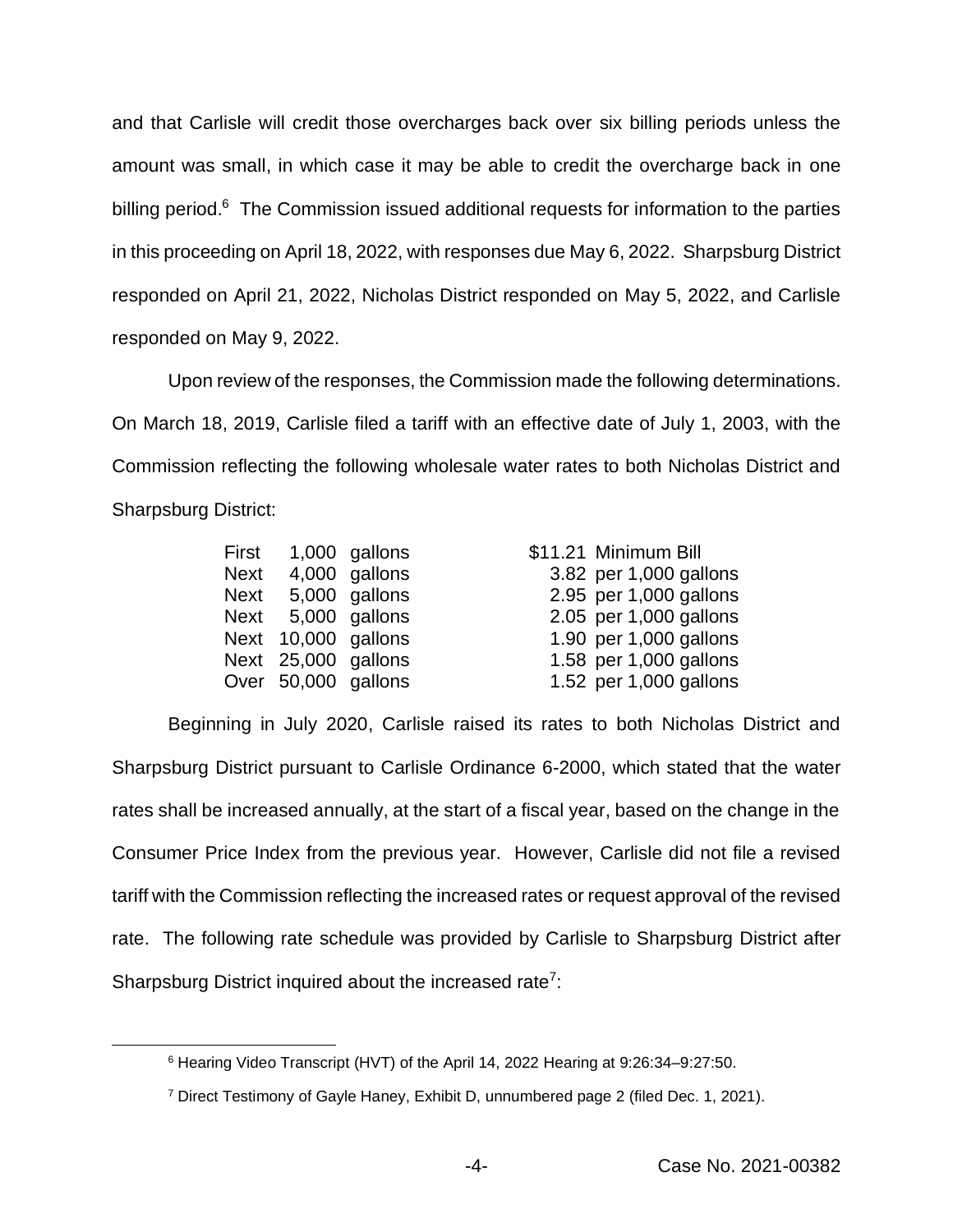| First |                      | 1,000 gallons | \$11.48 Minimum Bill   |
|-------|----------------------|---------------|------------------------|
|       | Next 4,000 gallons   |               | 3.96 per 1,000 gallons |
|       | Next 5,000 gallons   |               | 3.02 per 1,000 gallons |
|       | Next 5,000 gallons   |               | 2.10 per 1,000 gallons |
|       | Next 10,000 gallons  |               | 1.95 per 1,000 gallons |
|       | Next 25,000 gallons  |               | 1.61 per 1,000 gallons |
|       | Next 50,000 gallons  |               | 1.56 per 1,000 gallons |
|       | Over 100,000 gallons |               | 1.58 per 1,000 gallons |

In reviewing the billing records provided by Carlisle, the Commission was unable to arrive at the exact amount billed starting in July 2020 using the above rate schedule, however, for most months the difference between the amounts were only approximately \$0.20. For purposes of the overbilling calculation below, the Commission used Carlisle's actual billing records, along with records provided by Nicholas District and Sharpsburg District.<sup>8</sup>

On September 30, 2021, Carlisle filed a revised tariff with an effective date of October 31, 2021, with the Commission reflecting the following wholesale water rates to Nicholas District and Sharpsburg District:

| First       |                     | 1,000 gallons | \$14.91 Minimum Bill   |
|-------------|---------------------|---------------|------------------------|
| <b>Next</b> |                     | 4,000 gallons | 5.08 per 1,000 gallons |
|             | Next 5,000 gallons  |               | 3.92 per 1,000 gallons |
|             | Next 5,000 gallons  |               | 2.73 per 1,000 gallons |
|             | Next 10,000 gallons |               | 2.53 per 1,000 gallons |
|             | Next 25,000 gallons |               | 2.10 per 1,000 gallons |
|             | Over 50,000 gallons |               | 2.02 per 1,000 gallons |
|             |                     |               |                        |

Carlisle appears to have begun billing at the above rate schedule in August 2021; however, when both Nicholas District and Sharpsburg District contacted Carlisle about the rates increasing without a filing being made with the Commission, Carlisle reverted to the rate schedule it began using in July 2020.

<sup>&</sup>lt;sup>8</sup> Carlisle's response to Commission Staff's First Request for Information (filed Jan. 18, 2022), Item 1, Exhibits 10-A-1, 10-A-2, 10-A-3, 10-A-4, and 10-B; Carlisle's response to Commission Staff's Post-Hearing Request for Information (filed Mar. 16, 2022), Item 6(d); Nicholas District's response to Commission Staff's Third Post-Hearing Request for Information (filed May 5, 2022), Items 2 and 3; Sharpsburg's response to Commission Staff's Second Post-Hearing Request for Information (filed Apr. 21, 2022), Item 2.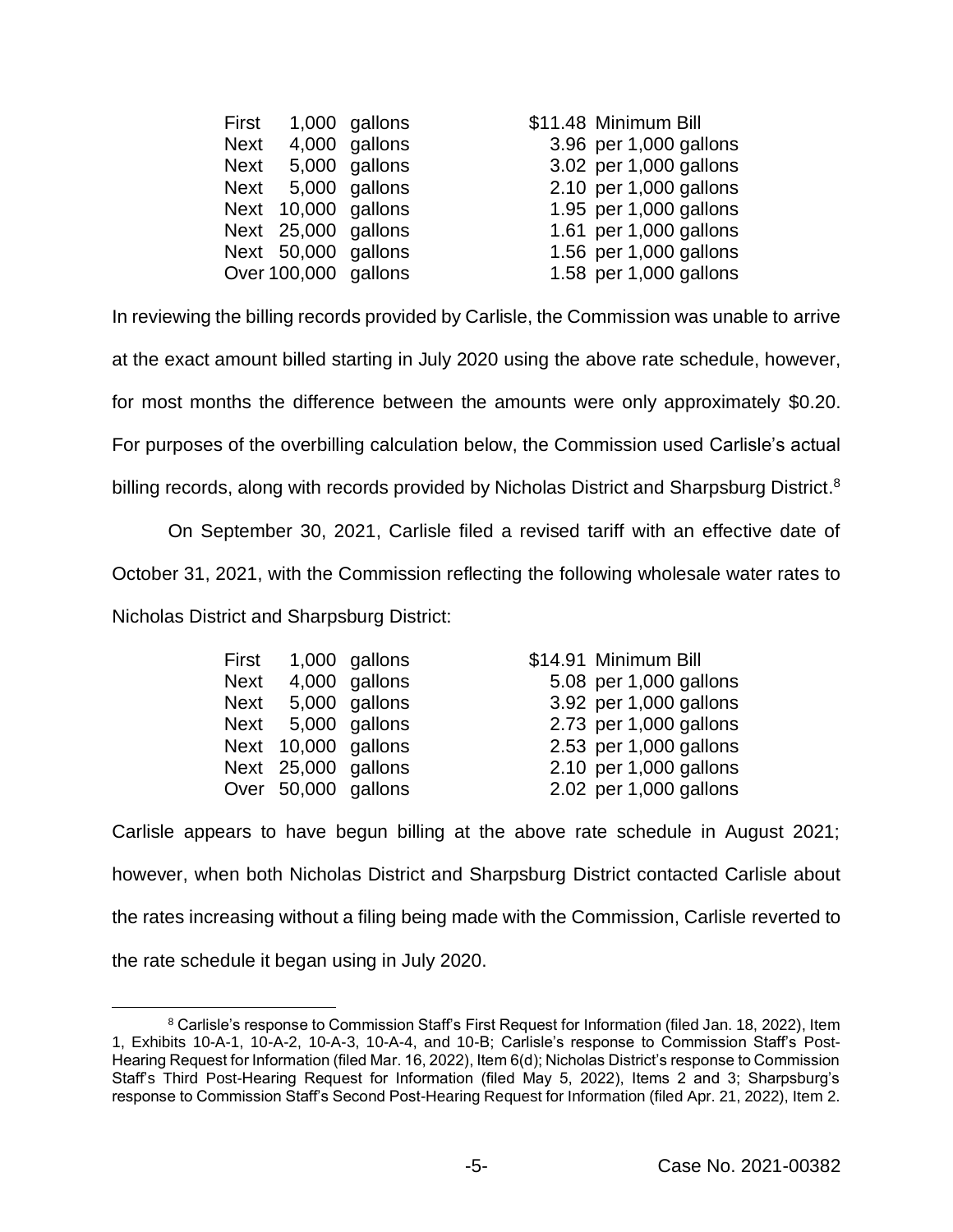Consistent with KRS 278.160 and the Commission's Order in Administrative Case No. 351, contracts and rate schedules filed with the Commission shall control the rates and conditions for service. Changes to those contracts and rate schedules currently on file with the Commission shall be made in accordance with KRS 278.180 and Administrative Regulation 807 KAR 5:011. Until such changes are approved by the Commission or become effective by law, the prior contracts and rate schedules remain in effect.

Using Carlisle's billing records and the July 1, 2003 rate schedule that was on file with the Commission until the new rates in this proceeding were approved effective March 29, 2022, the Commission has calculated the amount overbilled to Nicholas District and Sharpsburg District. The month-by-month detail is included as an Appendix to this Order. For the period July 2020 to April 2022, Carlisle overbilled Nicholas District and Sharpsburg District by \$7,432.00 and \$2,092.50, respectively. For the January 2022 billing to Nicholas District, there was an unexplained discrepancy of \$688.19 between the actual amount billed to Nicholas District (\$9,310.85, including late fees and 911 fees)<sup>9</sup> and the amount paid by Nicholas District (\$8,622.66).<sup>10</sup> The amount that should have been billed based on the approved rate schedule was \$8,966.57. The bill provided by Nicholas District for the next billing period did not have a balance forward listed. As the record does not show that Nicholas District paid the unexplained discrepancy of \$688.19, and the amount paid by Nicholas District was less than the amount that should have been

<sup>9</sup> Carlisle's response to Commission Staff's Post-Hearing Request for Information (filed Mar. 16, 2022), Item 6(d), Exhibit 10-A-1 Sup, unnumbered page 1, sum of Jan. 6, 2022 and Jan. 21, 2022 charges.

<sup>10</sup> Nicholas District's response to Commission Staff's Third Post-Hearing Request for Information (filed May 5, 2022), Item 2, Exhibit 2, unnumbered page 1.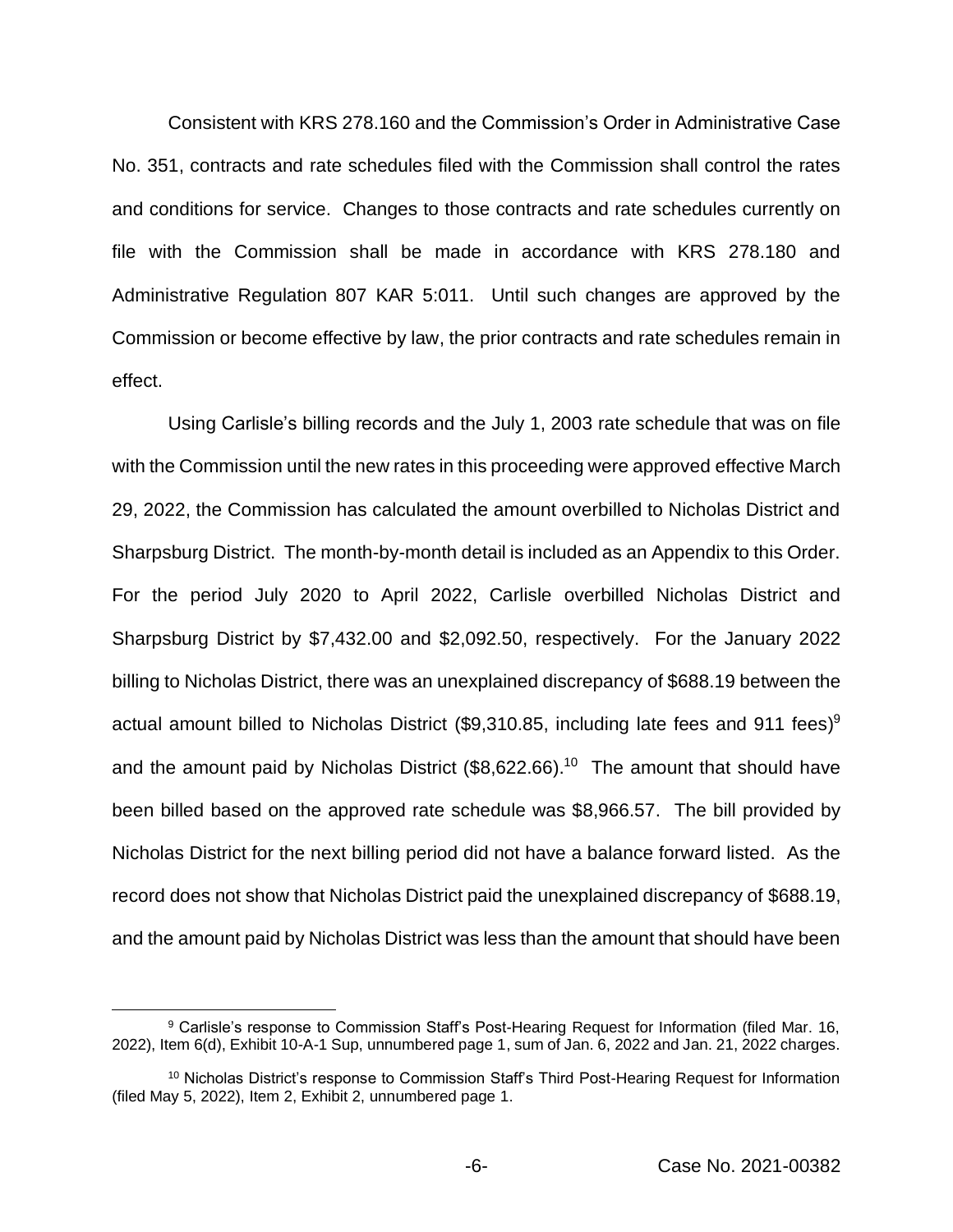billed in accordance with the approved rate schedule, the Commission has not included the January 2022 information in the calculation of the overcharge related to Nicholas District.

### FINDINGS

Upon review of the record, the Commission finds that Carlisle overcharged both Nicholas District and Sharpsburg District as outlined above and a refund of the overcharge is appropriate under KRS 278.030, and KRS 278.160. The refund should be paid by a monthly bill credit evenly allocated over the next 6 months' bills from Carlisle to Nicholas District and Sharpsburg or in one payment of the total overcharge. The parties should timely respond to this Order with any corrections or requested changes within 30 days of the date of its filing.

IT IS THEREFORE ORDERED that:

1. Within 30 days of the entry of this order the parties may file additional comments regarding the overcharge balance and refund schedule findings.

If no additional comments on this Order are received within 30 days of the date of the entry of this Order, the Commission will enter an order in accord with the above findings.

2. If comments regarding the overcharge and refund schedule in this Order are received within 30 days of the entry of this Order, the Commission will take them into consideration for the final Order.

3. The issue of the overbilling and refund will stand submitted for a final decision by the Commission effective 12:01 a.m. 30 days after the entry of this order.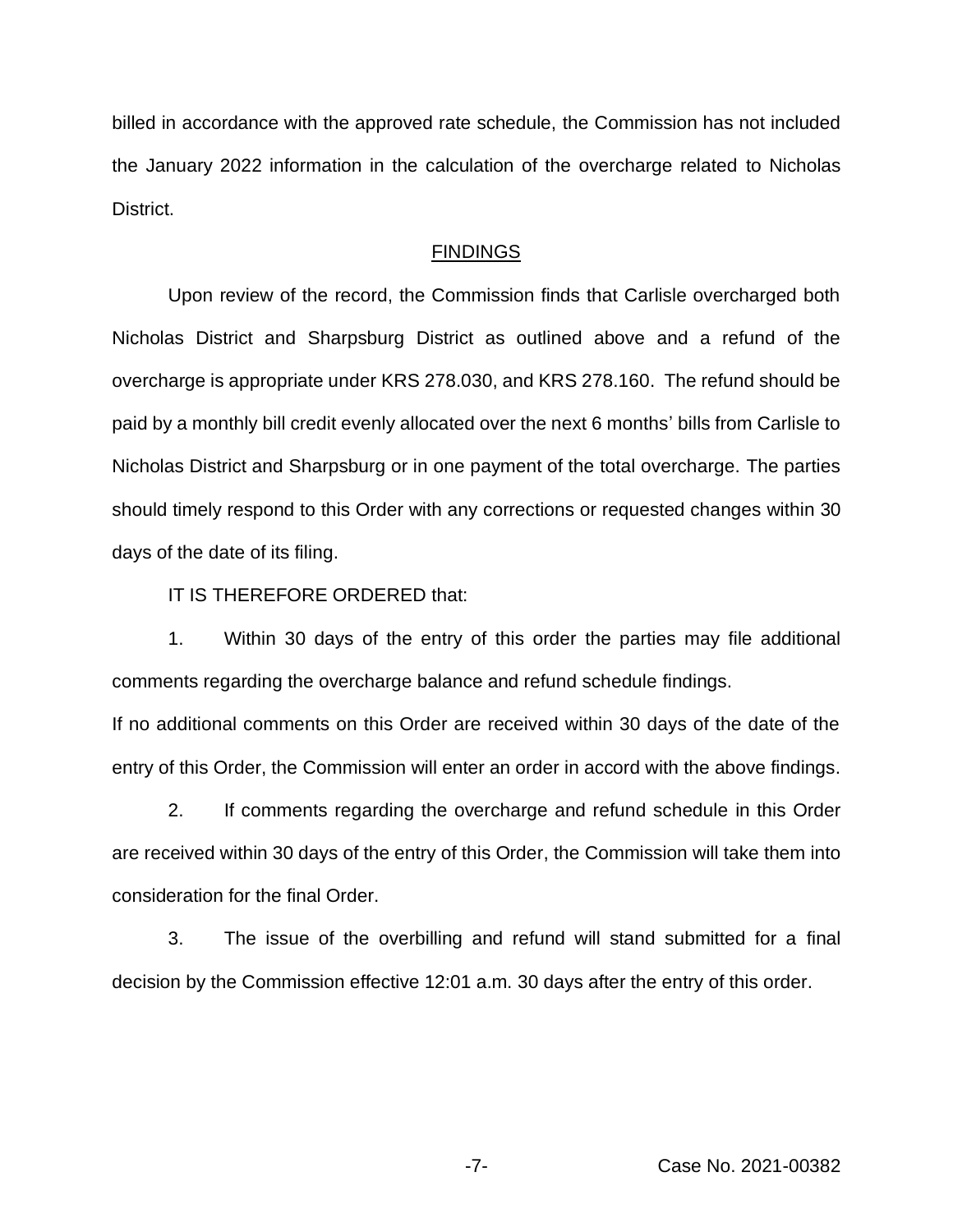

\_\_\_\_\_\_\_\_\_\_\_\_\_\_\_\_\_\_\_\_\_\_\_\_\_\_\_

\_\_\_\_\_\_\_\_\_\_\_\_\_\_\_\_\_\_\_\_\_\_\_\_\_\_\_

Chairman

Vice Chairman

Commissioner



ATTEST:

Bridwell

Executive Director

Case No. 2021-00382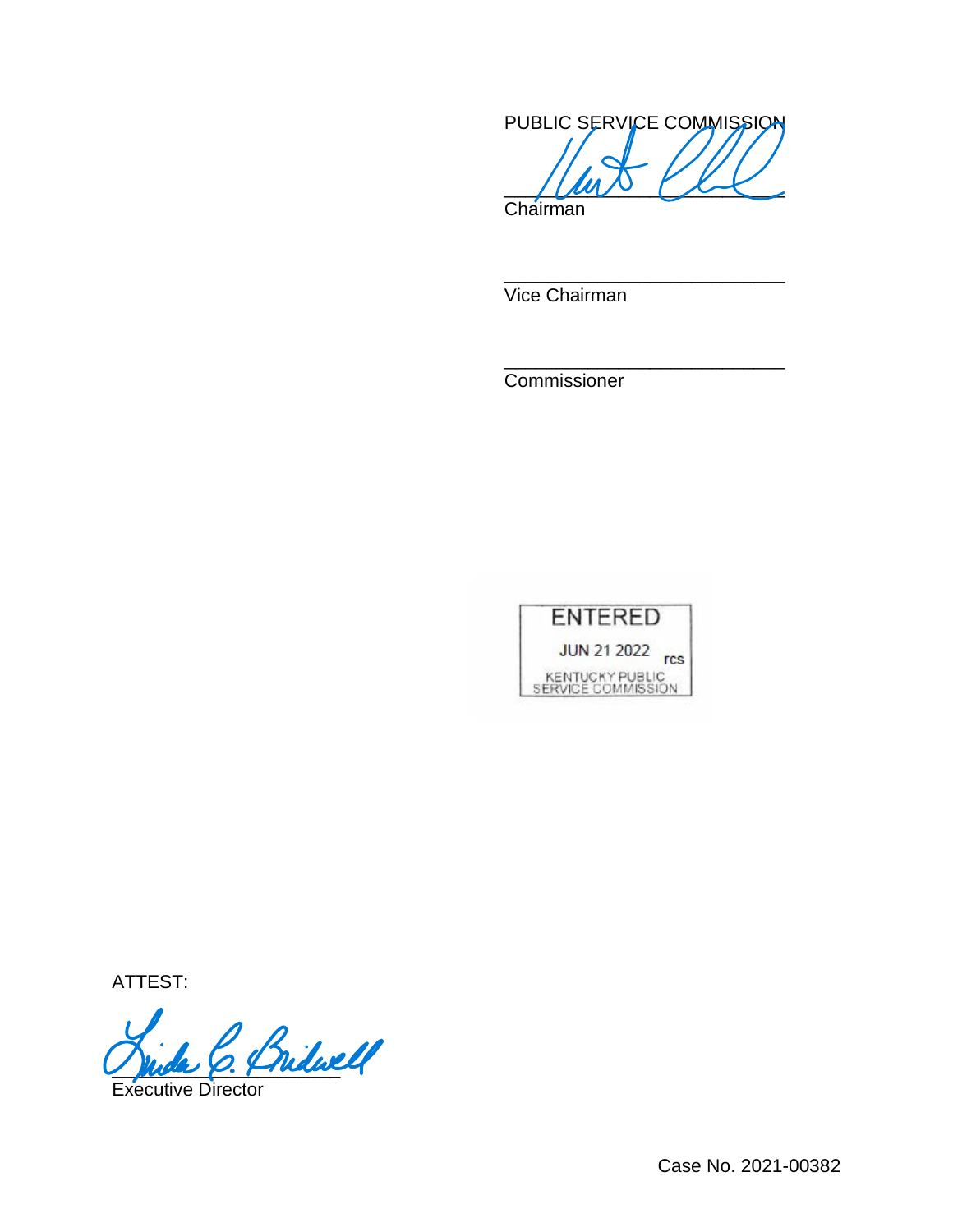# APPENDIX

# APPENDIX TO AN ORDER OF THE KENTUCKY PUBLIC SERVICE COMMISSION IN CASE NO. 2021-00382 JUN 21 2022

Carlisle Billings to Nicholas District

|                   |                      | <b>Amount that</b>      |               |
|-------------------|----------------------|-------------------------|---------------|
|                   |                      | <b>Should Have Been</b> | <b>Amount</b> |
| <b>Month</b>      | <b>Amount Billed</b> | <b>Billed</b>           | Overcharged   |
| <b>July 2020</b>  | \$8,185.91           | 8,077.19                | \$108.72      |
| August 2020       | 8,211.14             | 7,908.65                | 302.49        |
| September 2020    | 7,316.93             | 7,048.41                | 268.52        |
| October 2020      | 9,595.29             | 9,240.24                | 355.05        |
| November 2020     | 8,597.70             | 8,279.71                | 317.99        |
| December 2020     | 9,949.31             | 9,580.82                | 368.49        |
| January 2021      | 9,484.73             | 9,132.23                | 352.50        |
| February 2021     | 11,220.65            | 10,801.35               | 419.30        |
| March 2021        | 10,473.69            | 10,083.48               | 390.21        |
| April 2021        | 8,418.09             | 8,110.61                | 307.48        |
| May 2021          | 8,376.64             | 8,069.62                | 307.02        |
| June 2021         | 9,782.05             | 9,421.66                | 360.39        |
| <b>July 2021</b>  | 15,672.62            | 15,087.77               | 584.85        |
| August 2021       | 12,600.77            | 12,132.58               | 468.19        |
| September 2021    | 9,242.61             | 8,902.97                | 339.64        |
| October 2021      | 7,403.99             | 7,133.15                | 270.84        |
| November 2021     | 8,275.05             | 7,971.13                | 303.92        |
| December 2021     | 9,533.68             | 9,181.96                | 351.72        |
| January 2022      |                      |                         |               |
| February 2022     | 6,954.16             | 6,698.00                | 256.16        |
| <b>March 2022</b> | 10,909.84            | 10,503.47               | 406.37        |
| April 2022        | 6,735.80             | 6,487.93                | 247.87        |
| <b>Totals</b>     | \$196,940.65         | 189,852.93              | 7,087.72      |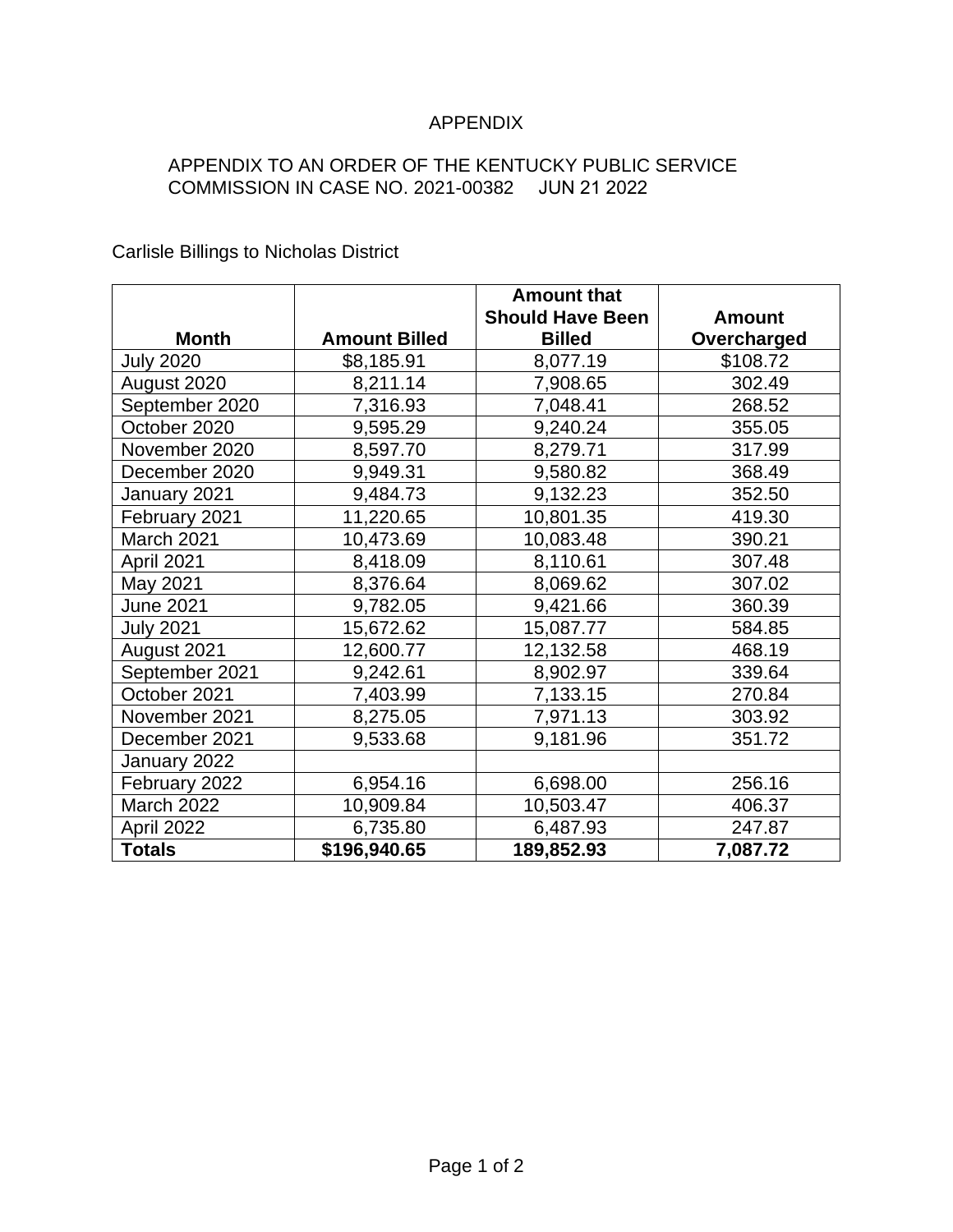Carlisle Billings to Sharpsburg District

|                  |                      | <b>Amount that</b>      |               |
|------------------|----------------------|-------------------------|---------------|
|                  |                      | <b>Should Have Been</b> | <b>Amount</b> |
| <b>Month</b>     | <b>Amount Billed</b> | <b>Billed</b>           | Overcharged   |
| <b>July 2020</b> | \$3,196.63           | \$3,154.42              | \$42.21       |
| August 2020      | 3,219.75             | 3,100.31                | 119.44        |
| September 2020   | 2,832.18             | 2,727.45                | 104.73        |
| October 2020     | 3,062.70             | 2,949.22                | 113.48        |
| November 2020    | 2,572.90             | 2,478.02                | 94.88         |
| December 2020    | 2,842.29             | 2,737.18                | 105.11        |
| January 2021     | 2,464.51             | 2,373.75                | 90.76         |
| February 2021    | 3,082.61             | 2,968.37                | 114.24        |
| March 2021       | 3,244.87             | 3,124.48                | 120.39        |
| April 2021       | 3,558.98             | 3,426.65                | 132.33        |
| May 2021         | 2,486.31             | 2,394.73                | 91.58         |
| <b>June 2021</b> | 2,806.11             | 2,702.37                | 103.74        |
| <b>July 2021</b> | 4,117.23             | 3,963.52                | 153.71        |
| August 2021      | 2,703.74             | 2,703.74                | 0.00          |
| September 2021   | 3,025.14             | 2,912.89                | 112.25        |
| October 2021     | 2,777.55             | 2,674.71                | 102.84        |
| November 2021    | 3,005.39             | 2,893.89                | 111.50        |
| December 2021    | 2,878.20             | 2,771.53                | 106.67        |
| January 2022     | 2,136.86             | 2,058.35                | 78.51         |
| February 2022    | 1,716.26             | 1,653.73                | 62.53         |
| March 2022       | 1,814.54             | 1,748.27                | 66.27         |
| April 2022       | 1,789.89             | 1,724.56                | 65.33         |
| <b>Totals</b>    | \$61,334.64          | \$59,242.14             | \$2,092.50    |